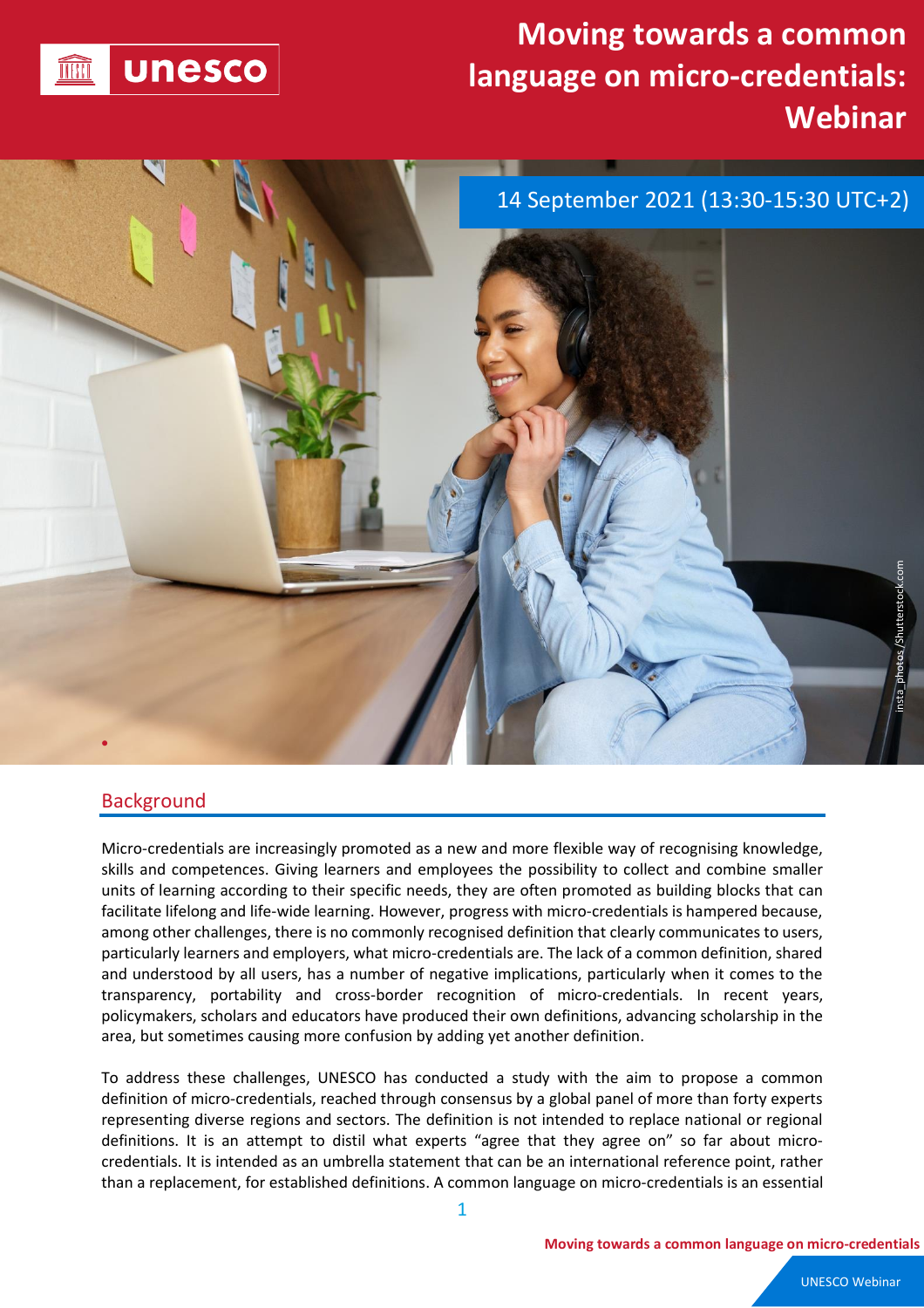first step towards their wider use and recognition by employers and learners, and for facilitating mobility of learners and workers, increasing trust, and enabling lifelong learning for all.

## **Objectives**

The webinar provides an opportunity to share with experts the methodology and findings of the study and will provide a space for reflection and discussion of the proposed definition of micro-credentials.

The proposed definition signals the beginning of a conversation rather than being the last word. Achieving consensus with more than forty experts from all sectors and parts of the globe has been a challenging and richly rewarding exercise in a short time frame. More experts now need to be included in the conversation, representative of jurisdictions and sectors. Experts with commercial interests in micro-credentials also need to be brought into the conversation, as do the most important group - lay users such as learners across the lifespan, and employers. This webinar is the opportunity to launch this conversation and engage participants' perspectives – from education and training, industry, and beyond. It is also an opportunity, not only to discuss the proposed definition, but to ponder implementation, next steps, and other challenges associated with micro-credentials.

## Agenda

After a brief introduction, there will be a presentation of the key findings by the project leader, then four short video messages in which those from inaccessible time zones can share their perspectives. These will be followed by a live discussion among members of the expert panel.